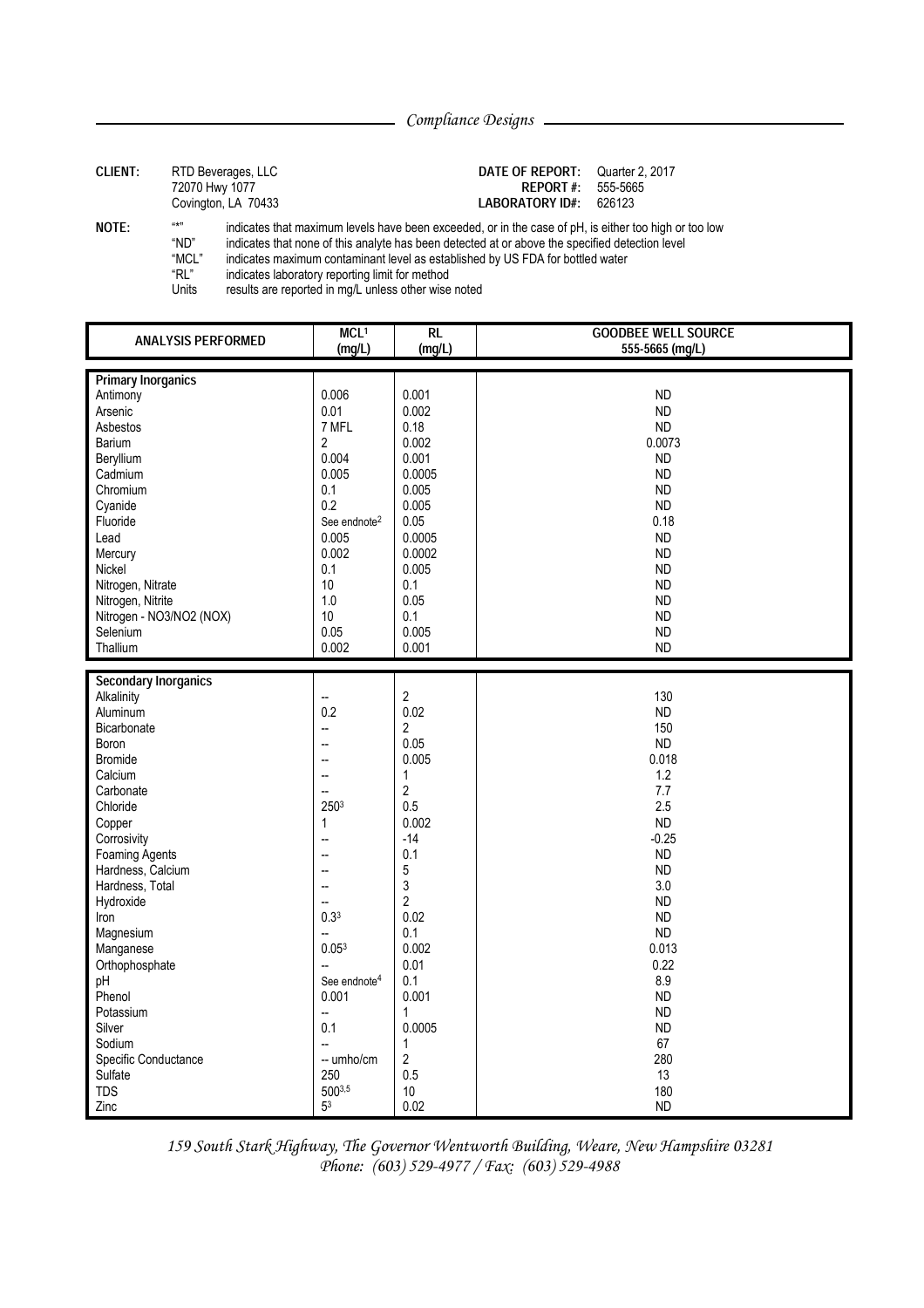| <b>ANALYSIS PERFORMED</b>                        | <b>MCL</b><br>(mg/L)              | $\overline{RL}$<br>(mg/L) | <b>GOODBEE WELL SOURCE</b><br>555-5665 (mg/L) |
|--------------------------------------------------|-----------------------------------|---------------------------|-----------------------------------------------|
| Physical<br>Color                                | 153 CU                            | 3                         | <b>ND</b>                                     |
| Odor                                             | 3 <sup>3</sup> TON                | 1                         | <b>ND</b>                                     |
| Turbidity                                        | 5 NTU                             | 0.1                       | <b>ND</b>                                     |
| Microbiological                                  |                                   |                           |                                               |
| <b>Total Coliform</b>                            | Absence                           | 1                         | <b>ND</b>                                     |
| E. Coli.<br><b>Standard Plate Count</b>          | Absence<br>-- cfu/mL              | 1<br>1                    | <b>ND</b>                                     |
|                                                  |                                   |                           | <b>ND</b>                                     |
| Radiologicals                                    |                                   |                           | <b>ND</b>                                     |
| Gross Alpha<br>Gross Beta                        | 15 pCi/L<br>50 pCi/L <sup>5</sup> | 3<br>3                    | <b>ND</b>                                     |
| Radium 226/228                                   | 5 pCi/L                           | 1/1                       | ND / ND                                       |
| Uranium                                          | 0.030                             | 0.001                     | <b>ND</b>                                     |
| Radon                                            | $-pCi/L$                          | 50                        | 200                                           |
| <b>Volatile Organic Compounds</b>                |                                   |                           |                                               |
| EPA 524.2:                                       |                                   |                           |                                               |
| <b>Total Trihalomethanes</b>                     | 0.080                             | 0.0005                    | <b>ND</b>                                     |
| tert-Amyl Methyl Ether (TAME)                    |                                   | 0.003                     | <b>ND</b>                                     |
| tert-Butyl-Ethyl Ether (TBEE)                    | --                                | 0.003                     | <b>ND</b>                                     |
| Benzene                                          | 0.005                             | 0.0005                    | <b>ND</b>                                     |
| Bromobenzene<br>Bromochloromethane               | --                                | 0.0005<br>0.0005          | <b>ND</b><br><b>ND</b>                        |
| Bromodichloromethane                             | --                                | 0.0005                    | <b>ND</b>                                     |
| Bromoform                                        |                                   | 0.0005                    | <b>ND</b>                                     |
| Bromomethane                                     |                                   | 0.0005                    | <b>ND</b>                                     |
| n-Butylbenzene                                   | --                                | 0.0005                    | <b>ND</b>                                     |
| sec-Butylbenzene                                 |                                   | 0.0005                    | <b>ND</b>                                     |
| tert-Butylbenzene                                |                                   | 0.0005                    | <b>ND</b>                                     |
| Carbon Disulfide<br>Carbon Tetrachloride         | --<br>0.005                       | 0.0005<br>0.0005          | <b>ND</b><br><b>ND</b>                        |
| Chlorobenzene                                    | 0.1                               | 0.0005                    | <b>ND</b>                                     |
| Chloroethane                                     | --                                | 0.0005                    | <b>ND</b>                                     |
| Chloroform                                       | $\sim$                            | 0.0005                    | <b>ND</b>                                     |
| Chloromethane                                    |                                   | 0.0005                    | <b>ND</b>                                     |
| 2-Chlorotoluene                                  |                                   | 0.0005                    | <b>ND</b>                                     |
| 4-Chlorotoluene                                  | --                                | 0.0005                    | <b>ND</b>                                     |
| Chlorodibromomethane<br>Dibromomethane           |                                   | 0.0005<br>0.0005          | <b>ND</b><br><b>ND</b>                        |
| 1,2-Dichlorobenzene                              | 0.6                               | 0.0005                    | <b>ND</b>                                     |
| 1,3-Dichlorobenzene                              |                                   | 0.0005                    | <b>ND</b>                                     |
| 1,4-Dichlorobenzene                              | 0.075                             | 0.0005                    | <b>ND</b>                                     |
| Dichlorodifluoromethane                          | --                                | 0.0005                    | <b>ND</b>                                     |
| 1,1-Dichloroethane                               | --                                | 0.0005                    | <b>ND</b>                                     |
| 1,2-Dichloroethane                               | 0.005                             | 0.0005                    | <b>ND</b>                                     |
| 1,1-Dichloroethylene<br>cis-1,2-Dichloroethylene | 0.007<br>0.07                     | 0.0005<br>0.0005          | <b>ND</b><br><b>ND</b>                        |
| trans-1,2-Dichloroethylene                       | 0.1                               | 0.0005                    | <b>ND</b>                                     |
| 1,2-Dichloropropane                              | 0.005                             | 0.0005                    | <b>ND</b>                                     |
| 1,3-Dichloropropane                              | <u></u>                           | 0.0005                    | <b>ND</b>                                     |
| 2,2-Dichloropropane                              |                                   | 0.0005                    | <b>ND</b>                                     |
| 1,1-Dichloropropene                              |                                   | 0.0005                    | <b>ND</b>                                     |
| cis-1,3-Dichloropropene                          | $\overline{a}$                    | 0.0005                    | <b>ND</b>                                     |
| trans-1,3-Dichloropropene                        |                                   | 0.0005                    | <b>ND</b>                                     |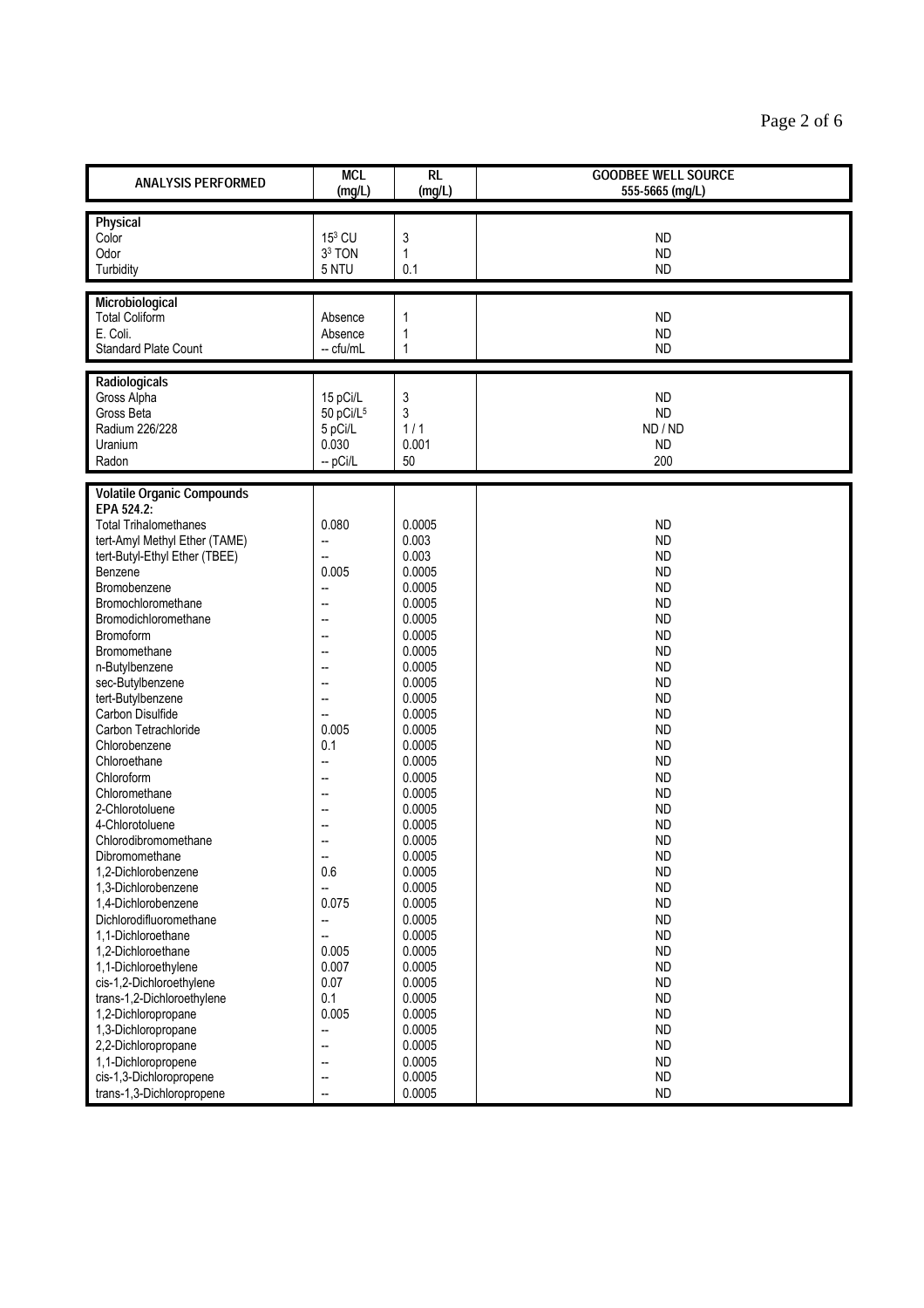| <b>ANALYSIS PERFORMED</b>           | <b>MCL</b><br>(mg/L) | $\overline{RL}$<br>(mg/L) | <b>GOODBEE WELL SOURCE</b><br>555-5665 (mg/L) |  |  |
|-------------------------------------|----------------------|---------------------------|-----------------------------------------------|--|--|
| EPA 524.2 continued:                |                      |                           |                                               |  |  |
| Di-Isopropyl Ether                  | --                   | 0.003                     | <b>ND</b>                                     |  |  |
| Ethylbenzene                        | 0.7                  | 0.0005                    | <b>ND</b>                                     |  |  |
| Hexachlorobutadiene                 | --                   | 0.0005                    | <b>ND</b>                                     |  |  |
| Isopropylbenzene                    | --                   | 0.0005                    | <b>ND</b>                                     |  |  |
| 4-Isopropyltoluene                  | --                   | 0.0005                    | <b>ND</b>                                     |  |  |
| 4-Methyl-2-Pentanone (MIBK)         |                      | 0.005                     | <b>ND</b>                                     |  |  |
| Methyl tert-Butyl Ether (MTBE)      | --                   | 0.0005                    | <b>ND</b>                                     |  |  |
| Methyl Ethyl Ketone (MEK)           | --                   | 0.005                     | <b>ND</b>                                     |  |  |
| Methylene Chloride                  | 0.005                | 0.0005                    | <b>ND</b>                                     |  |  |
| Naphthalene                         | --                   | 0.0005                    | <b>ND</b>                                     |  |  |
| n-Propylbenzene                     | Щ,                   | 0.0005                    | <b>ND</b>                                     |  |  |
| Styrene                             | 0.1                  | 0.0005                    | <b>ND</b>                                     |  |  |
| 1,1,1,2-Tetrachloroethane           | Щ,                   | 0.0005                    | <b>ND</b>                                     |  |  |
| 1,1,2,2-Tetrachloroethane           | Ξ.                   | 0.0005                    | <b>ND</b>                                     |  |  |
| Tetrachloroethylene                 | 0.005                | 0.0005                    | <b>ND</b>                                     |  |  |
| Toluene                             | 1                    | 0.0005                    | <b>ND</b>                                     |  |  |
| 1,2,3-Trichlorobenzene              | L.                   | 0.0005                    | <b>ND</b>                                     |  |  |
| 1,2,4-Trichlorobenzene              | 0.07                 | 0.0005                    | <b>ND</b>                                     |  |  |
| 1,1,1-Trichloroethane               | 0.2                  | 0.0005                    | <b>ND</b>                                     |  |  |
| 1,1,2-Trichloroethane               | 0.005                | 0.0005                    | <b>ND</b>                                     |  |  |
| Trichloroethylene                   | 0.005                | 0.0005                    | <b>ND</b>                                     |  |  |
| Trichlorofluoromethane              | --                   | 0.0005                    | <b>ND</b>                                     |  |  |
| Trichlorotrifluoroethane            | Щ,                   | 0.0005                    | <b>ND</b>                                     |  |  |
| 1,2,3-Trichloropropane              |                      | 0.0005                    | <b>ND</b>                                     |  |  |
| 1,2,4-Trimethylbenzene              | --                   | 0.0005                    | <b>ND</b>                                     |  |  |
| 1,3,5-Trimethylbenzene              | --                   | 0.0005                    | <b>ND</b>                                     |  |  |
| Vinyl Chloride                      | 0.002                | 0.0003<br>0.0005          | <b>ND</b>                                     |  |  |
| m+p-Xylenes<br>ortho-Xylene         | --<br>Щ,             | 0.0005                    | <b>ND</b><br><b>ND</b>                        |  |  |
| <b>Total Xylene</b>                 | 10                   | 0.0005                    | <b>ND</b>                                     |  |  |
|                                     |                      |                           |                                               |  |  |
| <b>Add'l Organics</b><br>EPA 551.1: |                      |                           |                                               |  |  |
| Ethylene Dibromide                  | 0.00005              | 0.00001                   | <b>ND</b>                                     |  |  |
| Dibromochloropropane                | 0.0002               | 0.00001                   | <b>ND</b>                                     |  |  |
|                                     |                      |                           |                                               |  |  |
| EPA 505:                            |                      |                           |                                               |  |  |
| Alachlor                            | 0.002                | 0.0001                    | <b>ND</b>                                     |  |  |
| Aldrin                              |                      | 0.00001                   | <b>ND</b>                                     |  |  |
| Chlordane (alpha and gamma)         | 0.002                | 0.0001                    | <b>ND</b>                                     |  |  |
| Dieldrin                            | --                   | 0.00001                   | <b>ND</b>                                     |  |  |
| Endrin<br>Heptachlor                | 0.002<br>0.0004      | 0.00001<br>0.00001        | <b>ND</b><br><b>ND</b>                        |  |  |
| <b>Heptachlor Epoxide</b>           | 0.0002               | 0.00001                   | <b>ND</b>                                     |  |  |
| Lindane                             | 0.0002               | 0.00001                   | <b>ND</b>                                     |  |  |
| Methoxychlor                        | 0.04                 | 0.00005                   | ND                                            |  |  |
| <b>Total PCBs</b>                   | 0.0005               | 0.0001                    | <b>ND</b>                                     |  |  |
| PCB 1016                            | -−                   | 0.00008                   | <b>ND</b>                                     |  |  |
| PCB 1221                            | --                   | 0.0001                    | <b>ND</b>                                     |  |  |
| PCB 1232                            | --                   | 0.0001                    | <b>ND</b>                                     |  |  |
| <b>PCB 1242</b>                     | --                   | 0.0001                    | <b>ND</b>                                     |  |  |
| <b>PCB 1248</b>                     | --                   | 0.0001                    | <b>ND</b>                                     |  |  |
| PCB 1254                            | --                   | 0.0001                    | <b>ND</b>                                     |  |  |
| PCB 1260                            |                      | 0.0001                    | <b>ND</b>                                     |  |  |
| Toxaphene                           | 0.003                | 0.0005                    | <b>ND</b>                                     |  |  |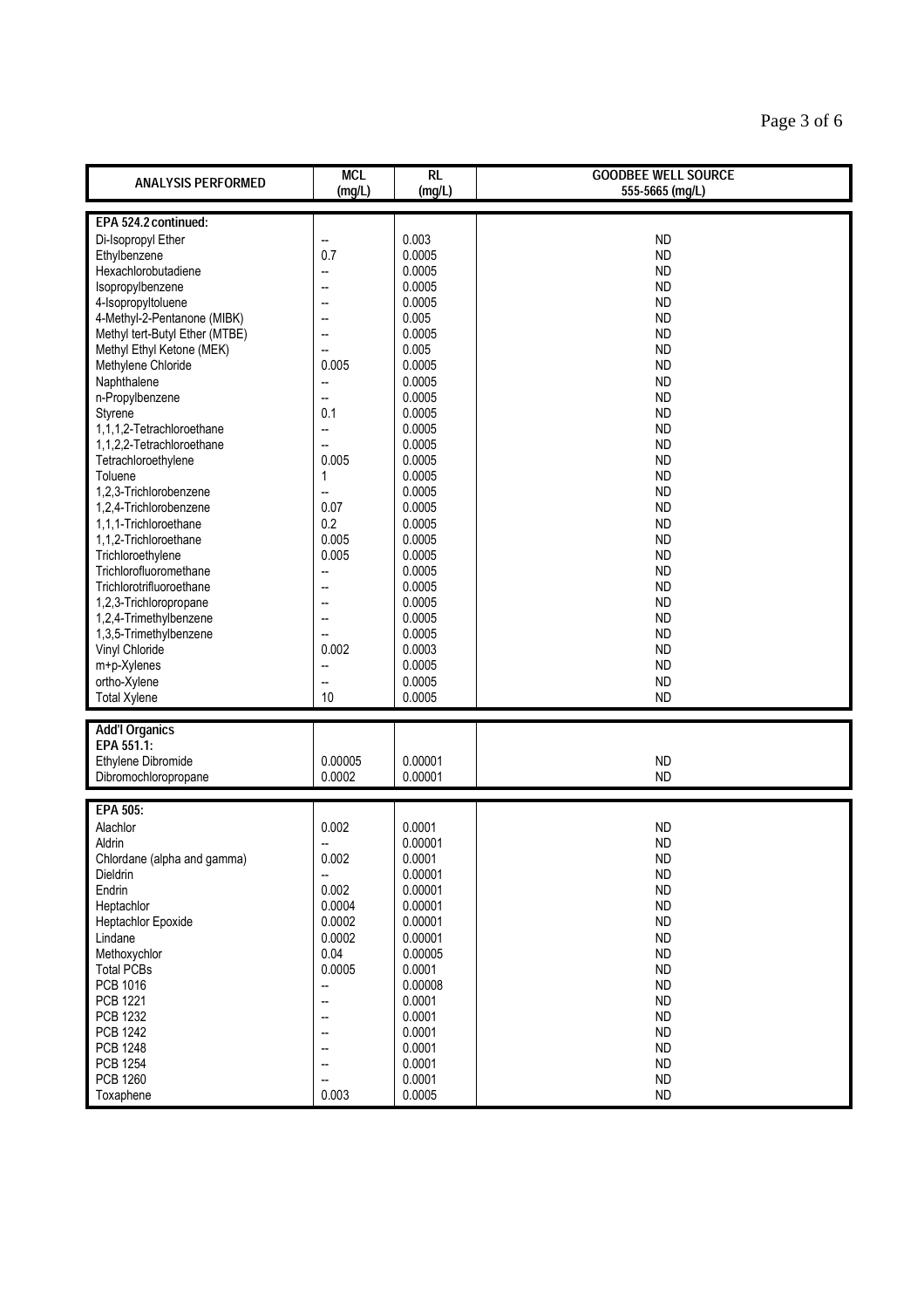| <b>ANALYSIS PERFORMED</b>                          | <b>MCL</b><br>(mg/L) | $\overline{RL}$<br>(mg/L) | <b>GOODBEE WELL SOURCE</b><br>555-5665 (mg/L) |  |
|----------------------------------------------------|----------------------|---------------------------|-----------------------------------------------|--|
| EPA 515.4:                                         |                      |                           |                                               |  |
| Acifluorfen                                        | --                   | 0.0002                    | <b>ND</b>                                     |  |
| Bentazon                                           | -−                   | 0.0005                    | <b>ND</b>                                     |  |
| $2,4-D$                                            | 0.07                 | 0.0001                    | <b>ND</b>                                     |  |
| $2,4-DB$                                           | ш,                   | 0.002                     | <b>ND</b>                                     |  |
| Dalapon                                            | 0.2                  | 0.001<br>0.0001           | <b>ND</b>                                     |  |
| DCPA (total Mono & Di acid degradate)<br>Dicamba   | Щ,<br>--             | 0.0001                    | <b>ND</b><br><b>ND</b>                        |  |
| 3,5-Dichlorobenzoic Acid                           | ÷.                   | 0.0005                    | <b>ND</b>                                     |  |
| Dichlorprop                                        | -−                   | 0.0005                    | <b>ND</b>                                     |  |
| Dinoseb                                            | 0.007                | 0.0002                    | <b>ND</b>                                     |  |
| Pentachlorophenol                                  | 0.001                | 0.00004                   | <b>ND</b>                                     |  |
| Picloram                                           | 0.5                  | 0.0001                    | <b>ND</b>                                     |  |
| $2,4,5 - T$                                        | --                   | 0.0002                    | <b>ND</b>                                     |  |
| 2,4,5-TP (Silvex)                                  | 0.05                 | 0.0002                    | <b>ND</b>                                     |  |
| EPA 525.2:                                         |                      |                           |                                               |  |
| Acenaphthene                                       | ц.                   | 0.0001                    | <b>ND</b>                                     |  |
| Acenaphthylene                                     | ц.                   | 0.0001                    | <b>ND</b>                                     |  |
| Acetochlor<br>Alpha-BHC                            |                      | 0.0001<br>0.0001          | <b>ND</b>                                     |  |
| Anthracene                                         | --<br>÷.             | 0.00002                   | <b>ND</b><br><b>ND</b>                        |  |
| Atrazine                                           | 0.003                | 0.00005                   | <b>ND</b>                                     |  |
| Benz(a)Anthracene                                  | ÷.                   | 0.00005                   | <b>ND</b>                                     |  |
| Benzo(a)Pyrene                                     | 0.0002               | 0.00002                   | <b>ND</b>                                     |  |
| Benzo(b)Fluoranthene                               | -−                   | 0.00002                   | <b>ND</b>                                     |  |
| Benzo(g,h,i)Perylene                               | ⊷                    | 0.00005                   | <b>ND</b>                                     |  |
| Benzo(k)Fluoranthene                               | $\overline{a}$       | 0.00002                   | <b>ND</b>                                     |  |
| Beta-BHC                                           | --                   | 0.0001                    | <b>ND</b>                                     |  |
| Bromacil<br>Butylbenzylphthalate                   | --                   | 0.0002<br>0.0005          | <b>ND</b><br><b>ND</b>                        |  |
| Butachlor                                          | Ξ.                   | 0.00005                   | <b>ND</b>                                     |  |
| Caffeine                                           | --                   | 0.00005                   | <b>ND</b>                                     |  |
| Chlordane (alpha)                                  | 0.002                | 0.00005                   | <b>ND</b>                                     |  |
| Chlordane (gamma)                                  | 0.002                | 0.00005                   | <b>ND</b>                                     |  |
| Chlorobenzilate                                    | ш,                   | 0.0001                    | <b>ND</b>                                     |  |
| Chloroneb                                          | --                   | 0.0001                    | <b>ND</b>                                     |  |
| Chlorothalonil                                     |                      | 0.0001                    | <b>ND</b>                                     |  |
| Chlorpyrifos<br>Chrysene                           | --                   | 0.00005<br>0.00002        | <b>ND</b><br><b>ND</b>                        |  |
| Delta-BHC                                          |                      | 0.0001                    | <b>ND</b>                                     |  |
| 4,4-DDD                                            | $\overline{a}$       | 0.0001                    | <b>ND</b>                                     |  |
| 4,4-DDE                                            | --                   | 0.0001                    | <b>ND</b>                                     |  |
| 4,4-DDT                                            | --                   | 0.0001                    | <b>ND</b>                                     |  |
| Diazinon (Qualitative)                             | --                   | 0.0001                    | <b>ND</b>                                     |  |
| Dichlorvos (DDVP)                                  | --                   | 0.00005                   | <b>ND</b>                                     |  |
| Dieldrin                                           | --                   | 0.0002                    | <b>ND</b>                                     |  |
| Di(2-ethylhexyl)Adipate                            | 0.4                  | 0.0006<br>0.00005         | <b>ND</b><br><b>ND</b>                        |  |
| Dibenz(a,h)Anthracene<br>Di(2-ethylhexyl)Phthalate | --<br>0.006          | 0.0006                    | <b>ND</b>                                     |  |
| Diethylphthalate                                   | --                   | 0.0005                    | <b>ND</b>                                     |  |
| Dimethylphthalate                                  | Ξ.                   | 0.0005                    | <b>ND</b>                                     |  |
| Dimethoate                                         | --                   | 0.0001                    | <b>ND</b>                                     |  |
| Di-n-Butylphthalate                                | --                   | 0.001                     | <b>ND</b>                                     |  |
| Di-n-Octylphthalate                                | --                   | 0.0001                    | <b>ND</b>                                     |  |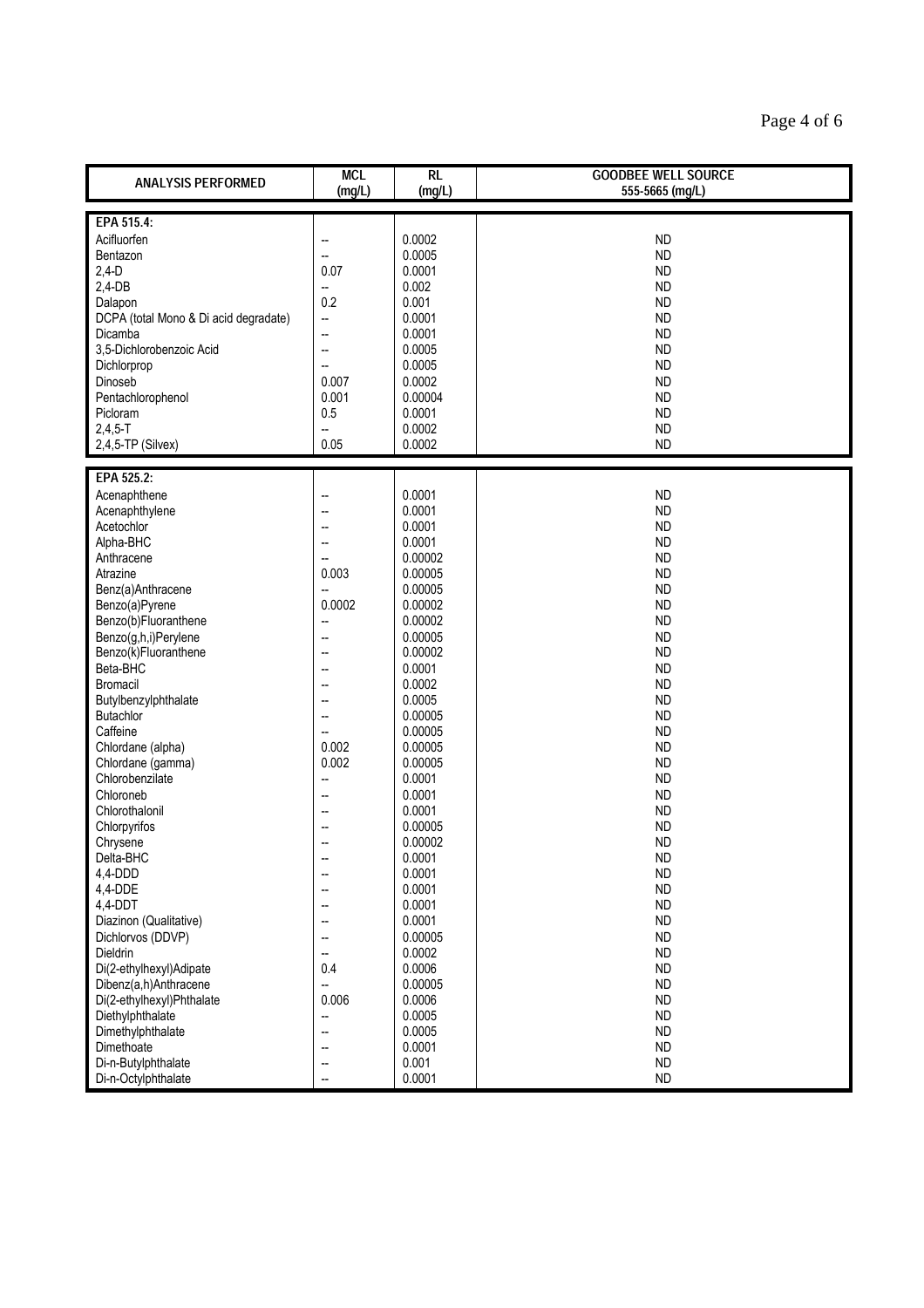| <b>ANALYSIS PERFORMED</b>                                                                                                                                                                                                                                                                                                                                                                                                                                               | <b>MCL</b><br>(mg/L)                                                                                                                                                                                                      | $\overline{RL}$<br>(mg/L)                                                                                                                                                                                                                                        | <b>GOODBEE WELL SOURCE</b><br>555-5665 (mg/L)                                                                                                                                                                                                                                                                                     |
|-------------------------------------------------------------------------------------------------------------------------------------------------------------------------------------------------------------------------------------------------------------------------------------------------------------------------------------------------------------------------------------------------------------------------------------------------------------------------|---------------------------------------------------------------------------------------------------------------------------------------------------------------------------------------------------------------------------|------------------------------------------------------------------------------------------------------------------------------------------------------------------------------------------------------------------------------------------------------------------|-----------------------------------------------------------------------------------------------------------------------------------------------------------------------------------------------------------------------------------------------------------------------------------------------------------------------------------|
|                                                                                                                                                                                                                                                                                                                                                                                                                                                                         |                                                                                                                                                                                                                           |                                                                                                                                                                                                                                                                  |                                                                                                                                                                                                                                                                                                                                   |
| EPA 525.2 continued:<br>2,4-Dinitrotoluene<br>2,6-Dinitrotoluene<br>Endosulfan I (Alpha)<br>Endosulfan II (Beta)<br>Endosulfan Sulfate<br>Endrin Aldehyde<br>EPTC<br>Fluoranthene<br>Fluorene<br>Heptachlor<br>Hexachlorobenzene<br>Hexachlorocyclopentadiene<br>Indeno(1,2,3-cd)Pyrene<br>Isophorone<br>Malathion<br>Metolachlor<br>Metribuzin<br>Molinate<br>Naphthalene<br>trans-Nonachlor<br>Parathion<br>Pendimethalin<br>Permethrin<br>Phenanthrene<br>Propachlor | -−<br>Ξ.<br>--<br>$\overline{\phantom{a}}$<br>$\overline{\phantom{a}}$<br>--<br>--<br>0.0004<br>0.001<br>0.05<br>--<br>$\overline{a}$<br>$\overline{a}$<br>--<br>--<br>--<br>Ξ.<br>--<br>--<br>--<br>$\overline{a}$<br>Ξ. | 0.0001<br>0.0001<br>0.0001<br>0.0001<br>0.0001<br>0.0001<br>0.0001<br>0.0001<br>0.00005<br>0.00003<br>0.00005<br>0.00005<br>0.00005<br>0.0005<br>0.0001<br>0.00005<br>0.00005<br>0.0001<br>0.0003<br>0.00005<br>0.0001<br>0.0001<br>0.0001<br>0.00004<br>0.00005 | <b>ND</b><br><b>ND</b><br><b>ND</b><br><b>ND</b><br><b>ND</b><br><b>ND</b><br><b>ND</b><br><b>ND</b><br><b>ND</b><br><b>ND</b><br><b>ND</b><br><b>ND</b><br><b>ND</b><br><b>ND</b><br><b>ND</b><br><b>ND</b><br><b>ND</b><br><b>ND</b><br><b>ND</b><br><b>ND</b><br><b>ND</b><br><b>ND</b><br><b>ND</b><br><b>ND</b><br><b>ND</b> |
| Pyrene<br>Simazine<br>Terbacil<br>Terbuthylazine<br>Thiobencarb<br>Trifluralin                                                                                                                                                                                                                                                                                                                                                                                          | Ц.<br>0.004<br>$\overline{\phantom{a}}$<br>Ξ.<br>--                                                                                                                                                                       | 0.00005<br>0.00005<br>0.0001<br>0.0001<br>0.0002<br>0.0001                                                                                                                                                                                                       | <b>ND</b><br><b>ND</b><br><b>ND</b><br><b>ND</b><br><b>ND</b><br><b>ND</b>                                                                                                                                                                                                                                                        |
|                                                                                                                                                                                                                                                                                                                                                                                                                                                                         |                                                                                                                                                                                                                           |                                                                                                                                                                                                                                                                  |                                                                                                                                                                                                                                                                                                                                   |
| EPA 531.2:<br>Aldicarb (TEMIK)<br>Aldicarb sulfone<br>Aldicarb sulfoxide<br>Baygon (PROPOXUR)<br>Carbaryl<br>Carbofuran (FURADAN)<br>3-Hydroxycarbofuran<br>Methiocarb<br>Methomyl<br>Oxamyl (VYDATE)                                                                                                                                                                                                                                                                   | --<br>--<br>۵.<br>--<br>÷.<br>0.04<br>⊷<br>$\overline{\phantom{a}}$<br>0.2                                                                                                                                                | 0.0005<br>0.0005<br>0.0005<br>0.0005<br>0.0005<br>0.0005<br>0.0005<br>0.0005<br>0.0005<br>0.0005                                                                                                                                                                 | <b>ND</b><br><b>ND</b><br><b>ND</b><br><b>ND</b><br><b>ND</b><br><b>ND</b><br><b>ND</b><br><b>ND</b><br>ND<br><b>ND</b>                                                                                                                                                                                                           |
| EPA 547:<br>Glyphosate                                                                                                                                                                                                                                                                                                                                                                                                                                                  | 0.7                                                                                                                                                                                                                       | 0.006                                                                                                                                                                                                                                                            | <b>ND</b>                                                                                                                                                                                                                                                                                                                         |
| EPA 548.1:<br>Endothall                                                                                                                                                                                                                                                                                                                                                                                                                                                 | $0.1\,$                                                                                                                                                                                                                   | 0.005                                                                                                                                                                                                                                                            | ND                                                                                                                                                                                                                                                                                                                                |
| EPA 549.2:<br>Diquat<br>Paraquat                                                                                                                                                                                                                                                                                                                                                                                                                                        | 0.02<br>--                                                                                                                                                                                                                | 0.0004<br>0.002                                                                                                                                                                                                                                                  | ND<br>ND                                                                                                                                                                                                                                                                                                                          |